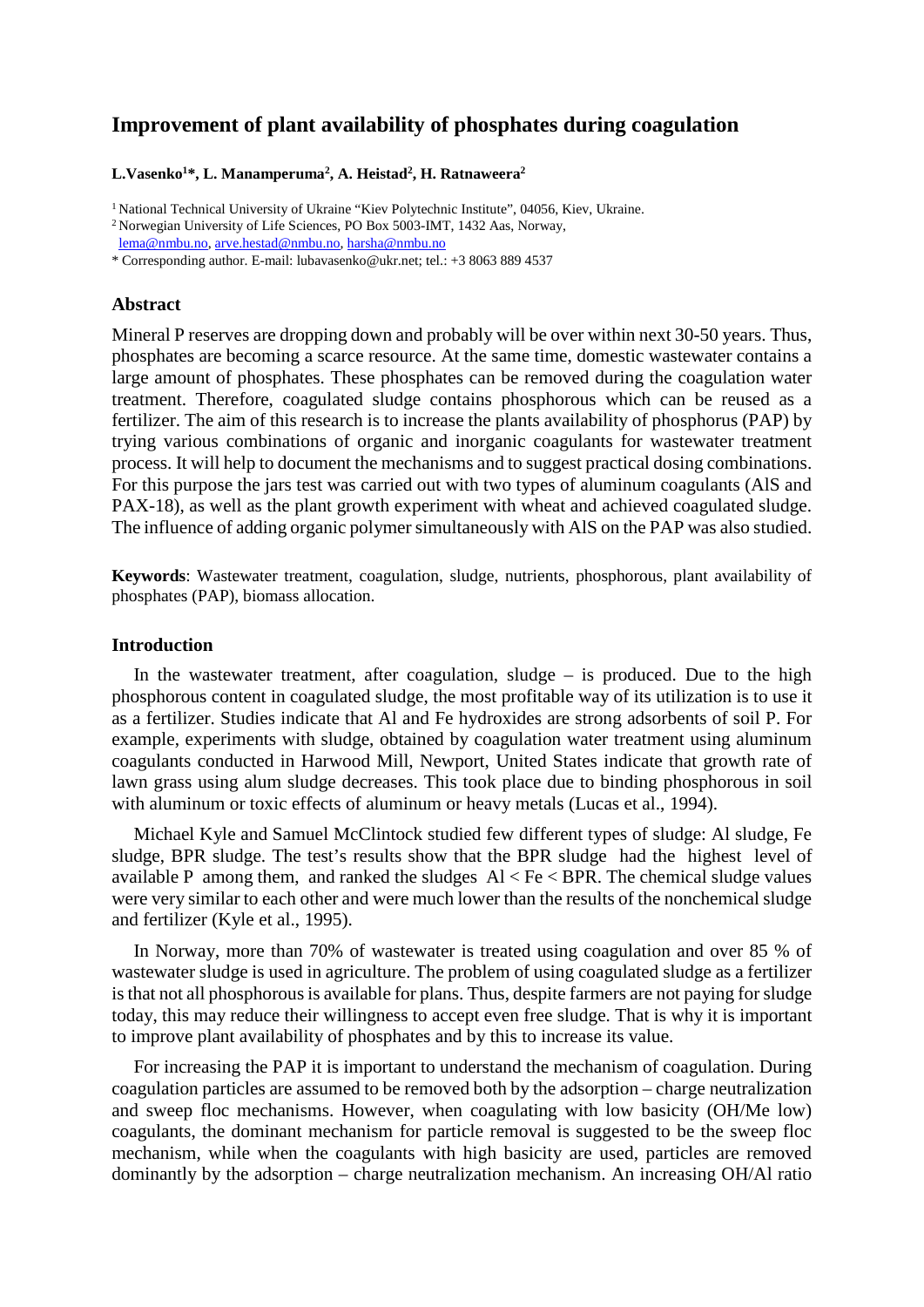of aluminium coagulants positively influences particle removal in domestic wastewater treatment. The OH/Al ratio of the coagulants influences the mechanisms of phosphate removal as well. When the OH/ Al ratio of the coagulant is low, phosphates are removed predominantly by the initial formation of negatively charged aluminium - hydroxo - phosphate complexes. When the OH/Al ratio of the coagulant is high, less phosphate is removed, and the dominant mechanism is suggested to be the adsorption of phosphate ions on to the hydrolysis products (Ratnaweera et al., 1992).

Speaking of plants availability of phosphates, phosphorus is absorbed by plant roots from the soil solution. That is why, while using coagulated sludge as a fertilizer, plants availability of phosphates is related to the solubility of phosphates. Such factor as P-fixation affects PAP a lot. P-fixation is a term that is used to describe both P-sorption and P-precipitation. Phosphate precipitation is a process in which phosphorus reacts with another substance to form a solid mineral. In contrast, dissolution of phosphate minerals occurs when the mineral dissolves and releases phosphorus. Precipitation and dissolution reactions greatly influence the availability of phosphate in the soil. Since both P-sorption and P-precipitation reduce phosphorus availability, sludge with a great P-fixation capacity has less available phosphorus than sludge with a low P-fixation capacity.

# **Experimental design**

Different types of wastewater were analyzed for phosphorous content during the planning stage. It was decided to choose wastewater from Drøbak WWTP.

Two different aluminum coagulants with different OH/Al ratio (0 and 1.2 respectively – AlS and Pax-18) were tested. Two aluminum doses and two different water types were tried. Moreover it was planned to make one experiment with a combination of AlS (2 doses) and polymer SNF FO 4350 (1g/l solution) on one type of water in order to study the influence of adding organic polymer simultaneously with coagulant on the PAP. Coagulant doses were selected based on the optimal dose  $(d1 = 0.25 \text{ mmol Al/l})$  and excessive dosage of coagulant  $(d2 = 0.37$  mmol Al/l). In the experiments with the polymer, were used the same dosages of AlS and was added 1 ml/l of polymer 4350. As control experiments, it was decided to grow plants with a balanced nutrient solution with phosphorus; nutrient solution without phosphorus and without adding any nutrients. Received experimental design is shown in Fig. 1.



**Figure 1.** Plan of the experiment.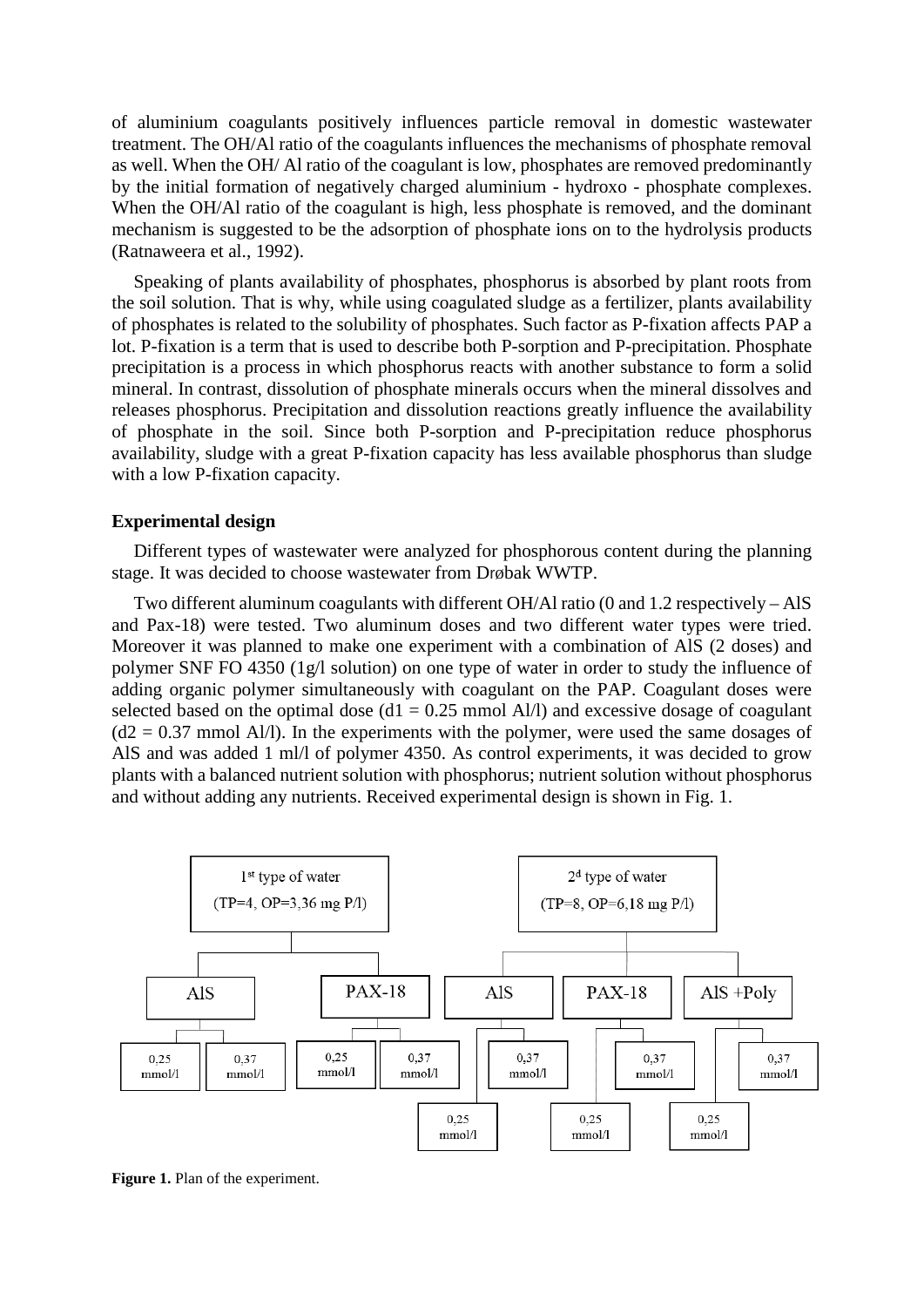### **Methods, equipment and procedures**

The content of total phosphorus in water from Drøbak WWTP was 1.4 mg P/l. To create two different types of water with total phosphorus content 4 mg  $P$ /l and 8 mg  $P$ /l K<sub>2</sub>HPO<sub>4</sub> was used.

**Sludge collection and analysis.** The coagulation process was carried out with the use of jars test unit and such a conditions: fast mixing mode – 30 seconds, slow mixing mode –  $10$ minutes, sedimentation – 30 minutes. After coagulation, sludge was separated by decanting. Then it was analyzed for total phosphorous content using Phosphate (ortho / total) cuvette test 2.0 – 20.0 mg/l PO4-P of Hach Lange.

It is important to note that for the equal conditions for growing plants, it is necessary to put the same amount of all nutrients in every pot. The amount of phosphorus, which was put in each pot, is 3 mg. Therefore, based on the data of total phosphorus content in the sludge samples (mg/ml), the amount of sludge, which must be added to each pot was calculated.

The analysis of Al content of sludge, which was obtained with and without addition of polymer was made with the use of [Aluminum, Aluminon Method 8012-Powder Pillows -](http://www.hach.com/asset-get.download.jsa?id=7639983675) Hach Lange.

Preparation of nutrients solutions. For the reference, the nutrient solution with phosphorous was prepared with a ratio of  $N : P : K : Mg : Ca = 1 : 2 : 4 : 0.65 : 0.8$ . For this were used K<sub>2</sub>HPO<sub>4</sub>, (NH<sub>4</sub>)<sub>2</sub>SO<sub>4</sub>, MgCl<sub>2</sub> ⋅ 6H<sub>2</sub>O and CaCl<sub>2</sub> ⋅ 6H<sub>2</sub>O. In addition, the nutrient solution without phosphorus which retains the all other nutrients at the same level was prepared using the following salts: KI,  $(NH_4)_2SO_4$ ,  $MgCl_2 \cdot 6H_2O$  and  $CaCl_2 \cdot 6H_2O$ . pH of nutrient solutions is kept at 6.5.

**Plants growth experiment.** Plants growth experiment was carried out with wheat. All samples of plants were grown in three parallels.

Before germination, seeds of wheat were sterilized with 1% chlorine solution for 5 minutes, then – carefully washed with autoclaved water. Seeds were germinated for 24 hours in autoclaved water. At the same time, each portion of coagulated sludge was treated with the microwave for 4 minutes (900 W). Such sterilization measures are provided in order to prevent the fungi growth.

For the plant growth experiment the hydroponics method was chosen. For its realization were used plastic box (10 x 10 cm). In order to create drainage the holes were made in all boxes.

After germination, in each box was placed a tissue to detain water and 40 g of seeds. Then the calculated amount of sludge and nutrient solution without phosphorus was placed to the boxes. With the use of conductivity meter, the conductivity value of sludge-solution mixture was controlled. This value was maintained at the level of  $1000 - 1100 \mu S/cm$ . If conductivity of the mixture was too high the autoclaved water was added.

For the references, after putting seeds into the boxes, the solution of nutrients with phosphorus (needed amount for adding 3 mg of phosphorus in each box) / nutrient solution without phosphorus / autoclaved water were added.

Thus, was achieved the same amount of nutrients in each box (except the last two references), where the only discrepancy was the source of phosphorus.

Growing of plants was carried out for 12 days in a greenhouse with the following conditions: lighting from 8:00 to 22:00 (temperature 22 °C), unlightened period from 22:00 to 8:00 (temperature 16 °C). Irrigation was made by autoclaved water three times a day every 4.5 hours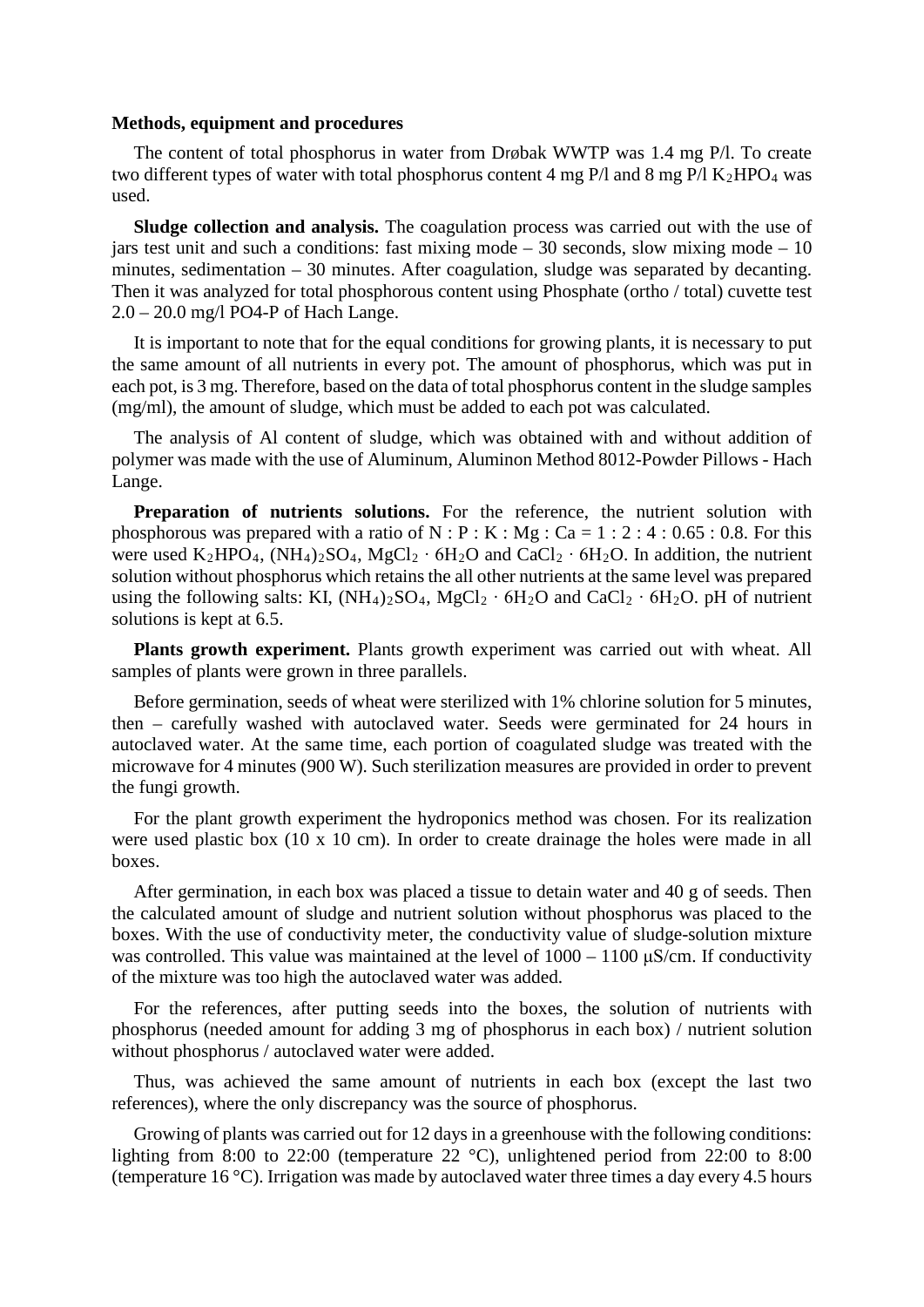during the first 5 days, and four times a day every 3.5 hours during the next 7 days. This irrigation was carried out using a spray. In each box was added the same amount of water to create an equal conditions.

Since 4 days of growth, every day at the same time were made the measurements of samples height and plant growth rate was calculated by the formula:

$$
GR = Hplant/Hreference \cdot 100,
$$

where GR - growth rate, %;  $H_{\text{plant}}$  the height of the sample, cm;  $H_{\text{reference}}$  the average height of the main reference, cm.

**Definition of biomass allocation.** In addition to growth rate calculation the distribution of plant's biomass between the root and shoot was determined. For this purpose, after the end of experiment, from each box were taken 20 plants, preserving the integrity of their roots and stems. The separation of roots and shoots was carried out. Then both roots and shoots were placed in the drying cabinet at 110 °C, where they were dried to a constant weight. Distribution of biomass was calculated by the formula:

# $R: S = m_{roots}/m_{shots},$

where  $\mathbf{R} : \mathbf{S}$  – roots/shoots ratio;  $\mathbf{m}_{\text{roots}}$  – dry weight of roots, g;  $\mathbf{m}_{\text{shots}}$  – dry weight of shoots, g.

Analysis of the value of biomass allocation determined how does the phosphorus source affects the development of roots and stems of wheat.

# **Results and discussions**

According to the above plan of the experiment, the plants were growth and analyzed. Fig**.** 2 presents the growth rate of all plants depends on the aluminum dose, coagulant type and type of water at the 12<sup>th</sup> day of the experiment.



**Figure 2.** Dependence of the growth rate from the dose of aluminum, coagulant type and water type.

As it is seen from the graph, the deviations of growth rate values of wheat between each three parallel experiments are insignificant. This demonstrates the adequacy of the results. Therefore, for making next figures the average values of plants height between three parallel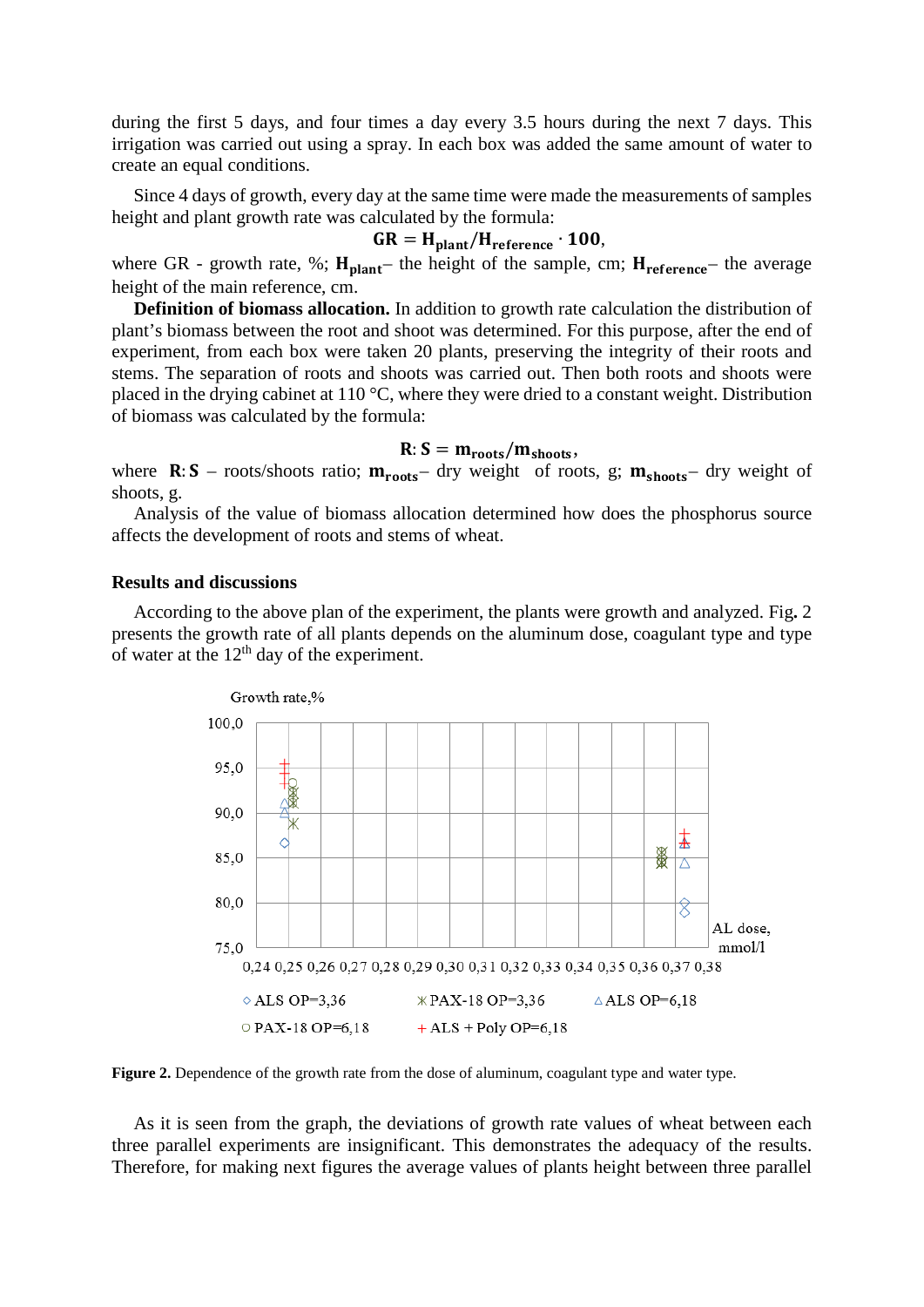

experiments were used. Fig.  $3(a, b)$  shows the results of determining the influence of aluminum coagulant's with different (OH/Al) ratios on PAP availability of coagulated sludge.

b)



- a) Orthophosphates content in water 3,36 mg P/l;
	- b) Orthophosphates content in water 6,18 mg P/l.

From the graphs, it is clear that with the use PAX-18 as a coagulant wheat is growing better comparing to AlS use. In addition, a smaller dose of coagulant during water treatment is added, there is a more intensive growth. This is fully consistent with the expected results.

Moreover, it should be noted that while using the same doses of AlS with an increase of raw water orthophosphates content – growth rate increases. At the time when the PAX-18 is used, growth rate with both types of raw water showed the same results.

To study the impact of the polymer addition simultaneously with coagulant during the coagulation Fig. 4 is shown.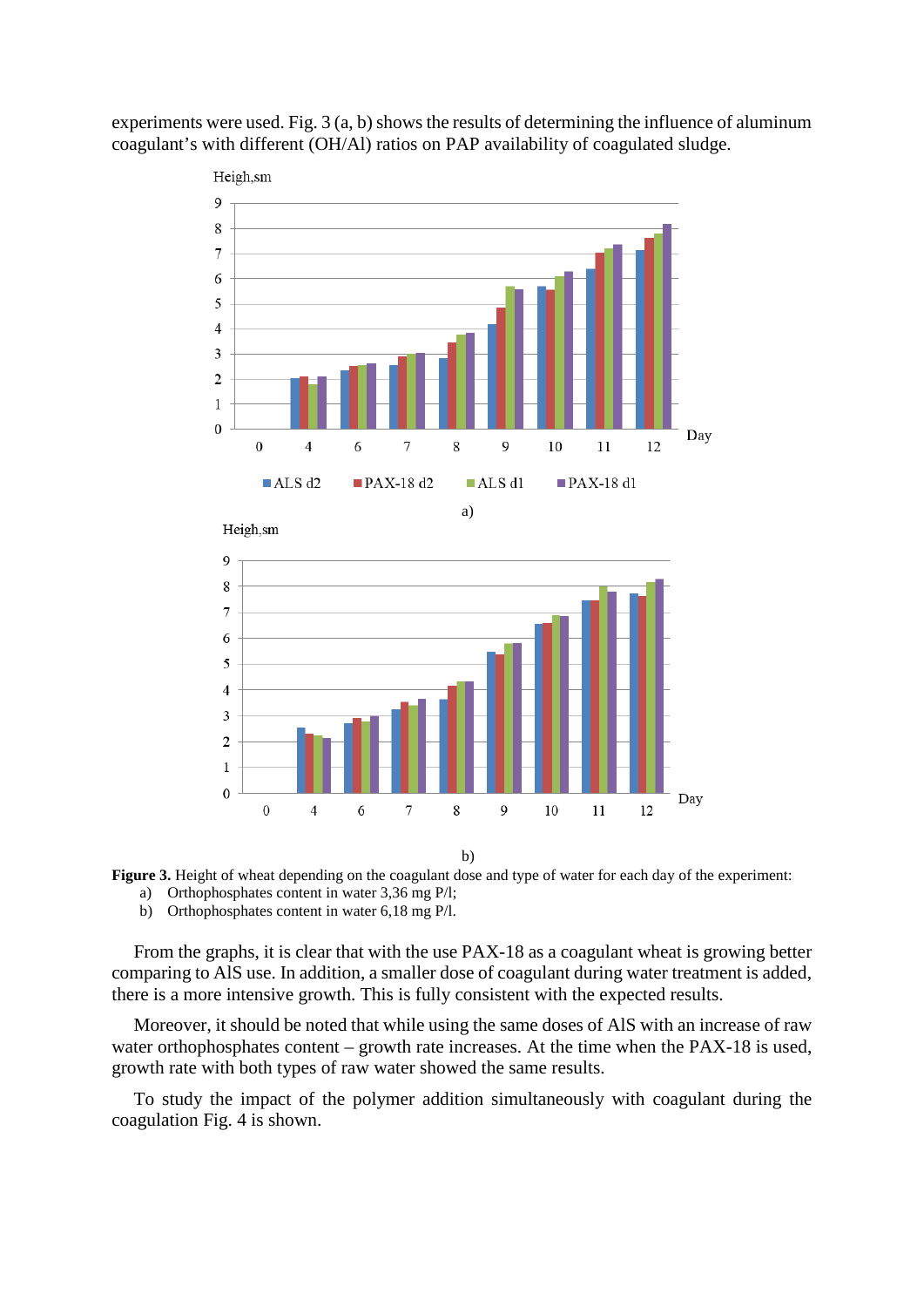

**Figure 4.** The dynamics of the wheat growth with the use of sludge obtained by coagulation with AlS with and without addition of polymer 4350 when the content of orthophosphates in water is 6,18 mg/l.

It can be concluded, that the addition of polymer increase the growth of wheat, compared with the only use of coagulant. Moreover, it should be noted that by the addition of polymer we can obtain even better results comparing to PAX-18 without polymer. It can be concluded comparing figure 3b and 4. This means that the addition of polymer increase PAP significantly.

The plant availability of phosphates cannot be measured only by height of the plants and growth rate. Because these plants can have weak roots, which adversely affects the development of plants, despite its rapid growth. Therefore, we analyzed the biomass allocation between the root and the shoots of each sample. Fig**.** 5 shows the results of this analysis.



**Figure 5.** Biomass allocation of plants between the root and stem depending on the conditions of coagulation.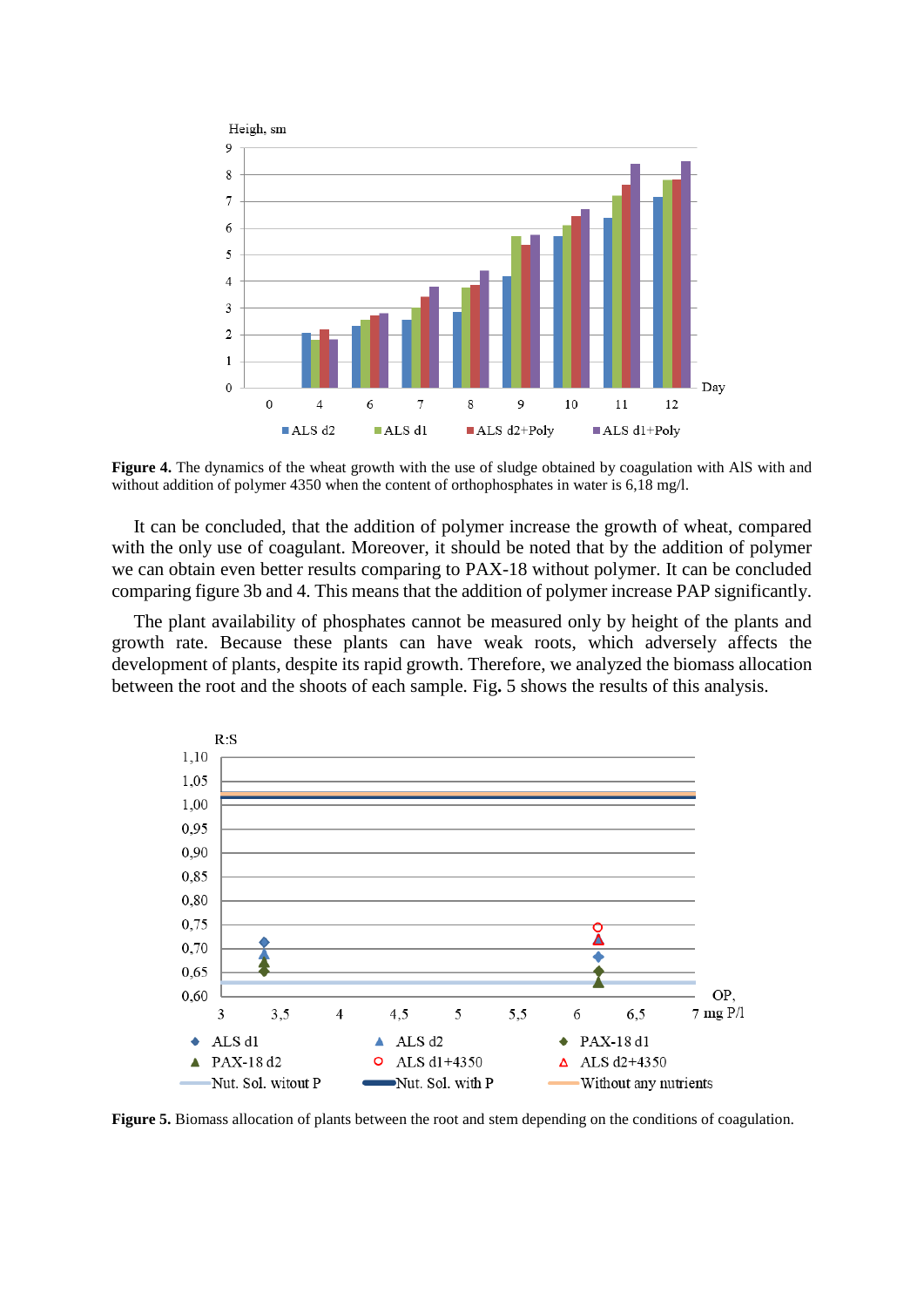Thus, the samples of wheat, which were grown without adding any nutrients and those to which was added the nutrient solution with phosphorus, have the highest roots-shoots ratio. First of all, it indicates a good balance of nutrients in the solution. Secondly, these samples have normally developed strong roots. Those samples which were grown with the nutrient solution without phosphorus have the lowest roots-shoots ratio. It is explained by a lack of phosphorus, which is not only reflected in the growth rate of shoots, but also adversely affected the development of the root.

As for those samples that were grown with the addition of sludge as a source of phosphorus, the roots-shoots ratio is much lower than the normal value. This indicates that the part of phosphorous is unavailable for plants. Moreover, the use of a polymer with coagulant increases the roots-shoots ratio.

Additional analysis of aluminum content in sludge, which was obtained during coagulation with and without polymer addition, shows that:

- when polymer addition, Al/P ratio of coagulated sludge is 0,1367;
- without polymer addition, Al/P ratio of coagulated sludge is 0,1067.

This data is hard to explain because the mechanism of polymer reaction is not well studied yet. It can be suggested that polymer bonds more aluminum during coagulation and flocs that are produced are bigger and stronger. Due to that more phosphorous can be removed by adsorption of phosphate ions on flocs surface. And this phosphorous is more available because it is adsorbed but it's not bonded with aluminum. That's why PAP is higher comparing to the sludge without polymer.

# **Conclusions**

It was planned and conducted an experiment for improving the plant availability of phosphorus from coagulated sludge, by trying different doses of AlS and PAX-18. The influence of OH/Al ratio of coagulant on PAP was studied. When PAX-18 is used as a coagulant the PAP is higher comparing to ALS due to higher OH/Al ratio.

At the same time it was made a research of influence of adding polymer simultaneously with AlS during the process of wastewater treatment may increase the PAP. The results show that the sludge by the level of available phosphorous is ranked AlS < PAX-18 < AlS+Poly.

There is also a relationship between the dose of coagulant and availability of phosphorus for plants: the smaller the dose – the greater availability of phosphorus. This can be explained that when adding less Al to wastewater – less phosphorus is binding by P-Al bond, which is very hard to break.

### **Recommendation for further research**

It is proposed in the future to make more accurate and detailed experimental design based on the problems that occurred during this work, and perform research with larger number of coagulants and their combinations with different polymers. The experiment with aluminum coagulants with different OH/Al ratio will allow to understand the influence of OH/Al ratio of coagulant on PAP availability of coagulated sludge. Moreover, it is important to try ferric coagulants as well.

In order to determine the plants availability of phosphorus in sludge, obtained by coagulation treatment of domestic wastewater, it is necessary to conduct additional analysis of main nutrients (N, P, K) content of wheat samples. This will allow to determine how much phosphorous was available for plants.